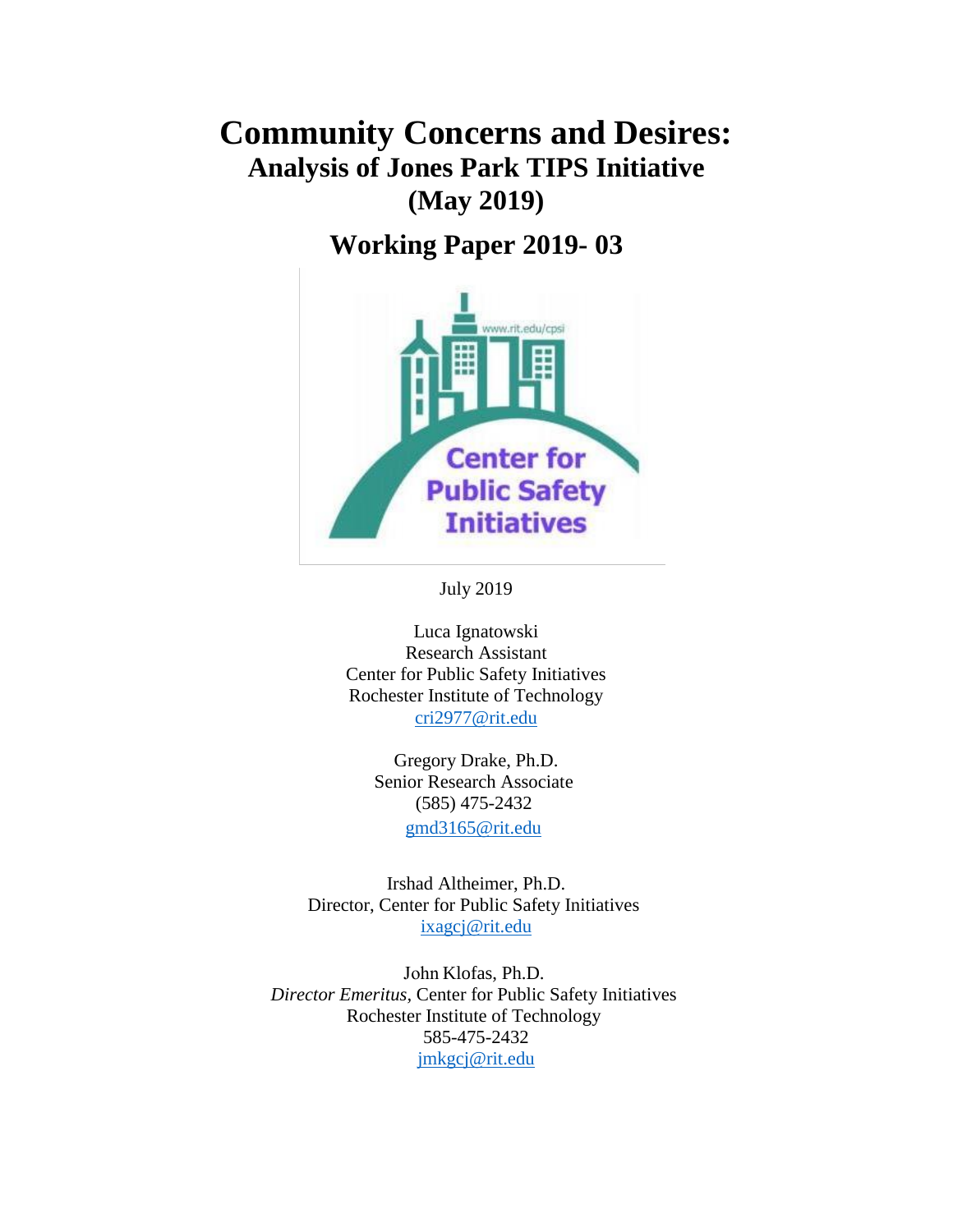#### **Survey**

On Thursday, May 30<sup>th</sup>, 2019, Project TIPS (Trust, Information, Programs, and Services) was held in the neighborhood surrounding Jones Park in Rochester, New York. These events are designed to show support for the neighborhood, to investigate community concerns and desires for the neighborhood, and to strengthen community-police relationships. This report will summarize the findings from a community survey and includes the various aspects of the neighborhood that the Jones Park community liked, the assessment the community made of their neighborhood, and the initiatives or activities the residents would like implemented within their neighborhood.

#### **Methodology**

One component of Project TIPS is a neighborhood survey of the residents. Unlike previous years, the survey was implemented twice: door-to-door the day prior, and again during the event in Jones Park. Careful considerations were made to avoid surveying the same people twice. The day before the event, groups of two or three volunteers were sent out to administer the survey to twenty street blocks in the neighborhood. Each group was partnered with at least one uniformed law enforcement officer. Groups were instructed to read a readymade script in order to conduct the survey. Only those houses where adult residents responded and agreed to take the survey are included in the sample. The day of the event, community members who attended the event were also surveyed using the same instrument. Because of these methods, the resulting sample is not a random sample of the Jones Park community. Despite this, the resulting analysis should give valuable insight into the residents who live there.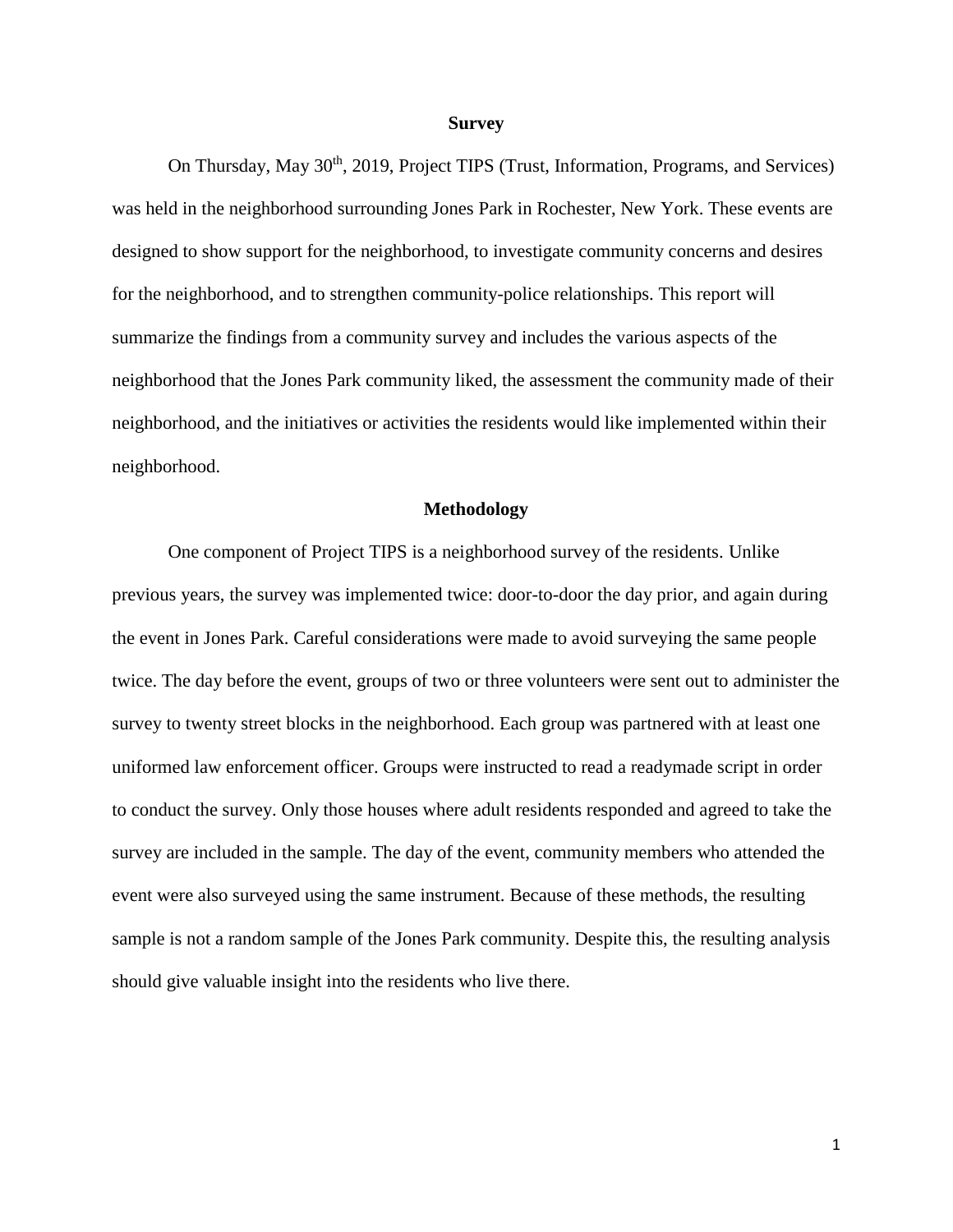## **Key Findings**

The survey that was administered included a list of 16 questions which, in addition to questions on demographics, collected data regarding community perceptions of the police, satisfaction with the police, collective efficacy, and community concerns of crime. A total of 57 surveys, from 20 different sections in the neighborhood, were completed prior to the event and 24 surveys were completed the day of the event, resulting in a total of 81 completed surveys<sup>1</sup>. It is possible that these low participation levels on both days could be explained by the fact that the surveys were administered at 2pm on a traditional workday, meaning those at work would not be represented in the sample. There were no significant differences in survey responses between the surveys administered prior to the event and surveys administered the day of the event, so the two were combined for analysis.

#### **Demographics**

Of the 81 respondents who completed the TIPS survey, African Americans represented the largest group (36.1%), while 23.6% reported Hispanic or Latino ethnicity. Overall, nearly 70% of the respondents identified themselves as being a racial or ethnic minority. Most participants reported being 25-44 years of age (38.7%). This was closely followed by individuals who reported being 45-64 years of age (36%). Most survey respondents identified themselves as being female (70.8%). For a complete list of sample demographics, see Figure 1 below. The top percentages in each category are highlighted in bold.

 $\overline{\phantom{a}}$ 

 $<sup>1</sup>$  Some respondents did not answer some questions.</sup>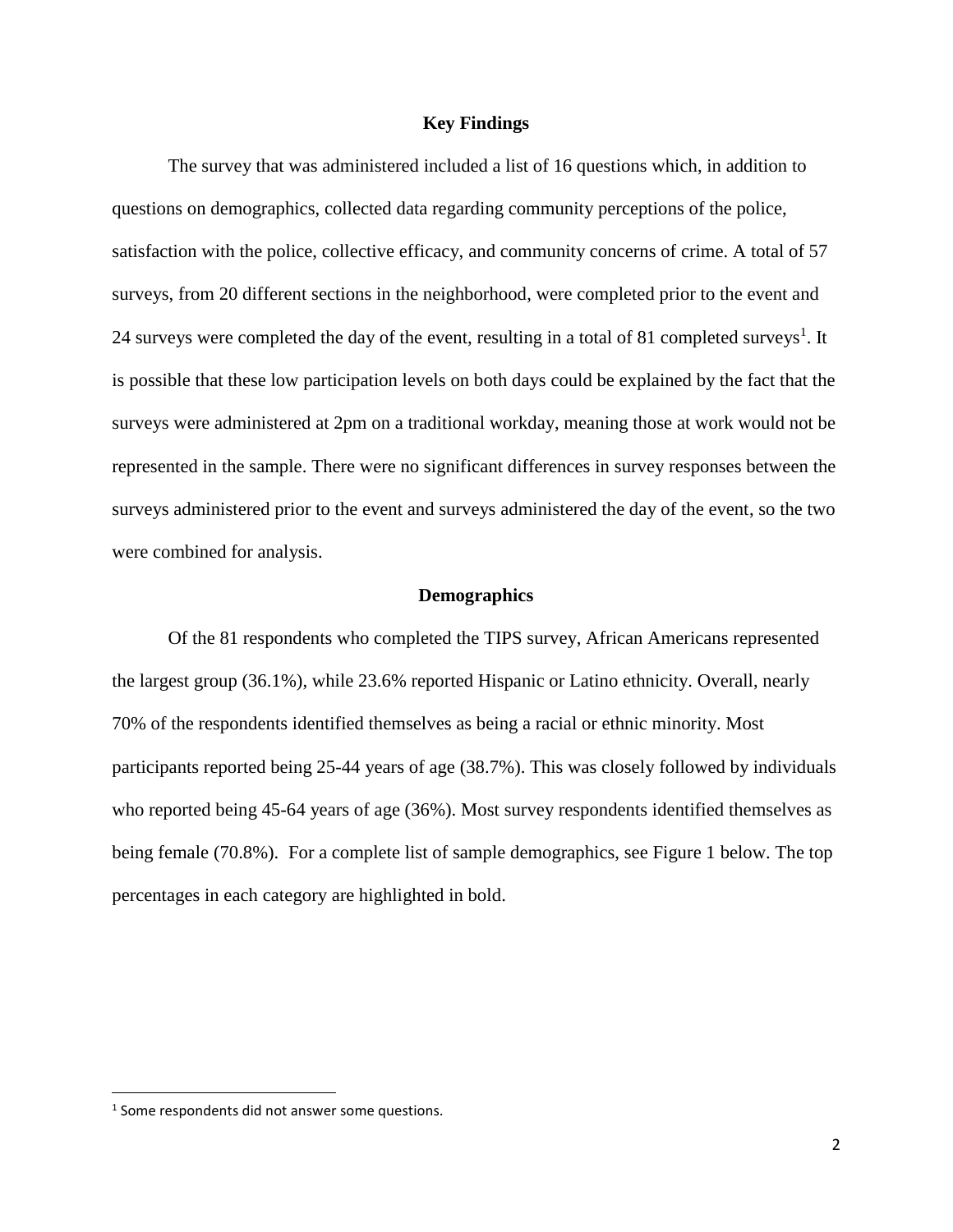| Race & Ethnicity $(n=72)$ | Percentage |
|---------------------------|------------|
| African American          | 36.1%      |
| Caucasian                 | 30.6%      |
| Hispanic/Latino           | 23.6%      |
| Jamaican                  | 1.4%       |
| Asian                     | 2.8%       |
| <b>Puerto Rican</b>       | 1.4%       |
| Mixed                     | 4.2%       |

|  |  | Figure 1: Sample Demographics of the 2019 Jones Park TIPS Respondents |
|--|--|-----------------------------------------------------------------------|
|  |  |                                                                       |

# **Age (n=75) Percentage** 18-24 13.3% 25-44 **38.7%** 45-64 36.0% 65+ 12.0% **Gender (n=72) Percentage** Male 29.2% Female **70.8%**

# **Survey Results**

# **Community Concerns**

The TIPS survey asked residents whether they believed several types of crime and quality of life problems were of major concern, minor concern, or not at all a concern within their neighborhood. These problems included drug use, theft and burglary, violence, gangs, the sale of drugs, stray animals, speeding, and property maintenance concerns.

The primary concern expressed by residents was drug use, with 64.5% of the respondents citing drug use as being a major concern in their neighborhood. The sale of drugs was also seen as a major concern by nearly half of all respondents (49.4%). For a complete list of these concerns, see Figure 2.

| Concerns                      | Not at All | <b>Minor Concern</b> | <b>Major Concern</b> |
|-------------------------------|------------|----------------------|----------------------|
| Drug use $(n=76)$             | 27.6%      | 7.9%                 | 64.5%                |
| Theft/Burglary $(n=77)$       | 35.1%      | 32.5%                | 32.5%                |
| Violence $(n=77)$             | 33.8%      | 28.6%                | 37.7%                |
| Gangs $(n=76)$                | 50.0%      | 21.1%                | 28.9%                |
| Drug Selling $(n=77)$         | 32.5%      | 18.2%                | 49.4%                |
| <i>Stray Animals</i> $(n=75)$ | 41.3%      | 29.3%                | 29.3%                |
| Speeding $(n=75)$             | 33.3%      | 29.3%                | 37.3%                |
| Property Maintenance $(n=73)$ | 45.2%      | 24.7%                | 30.1%                |

# **Figure 2: Neighborhood Concerns of the 2019 Jones Park TIPS Respondents**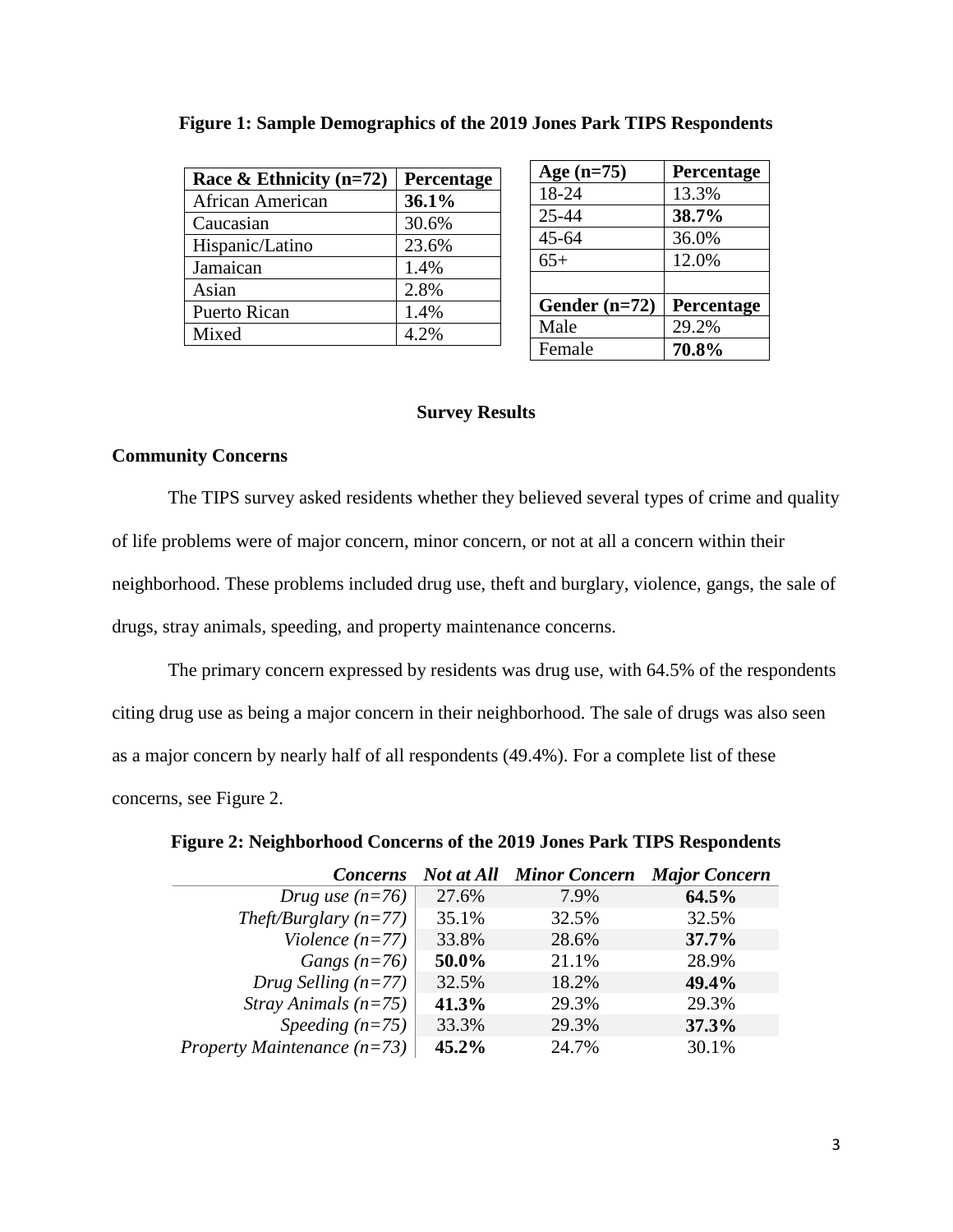# **Heroin and Opioids**

To further explore questions about drug use and drug sales, residents were asked to rate, on a scale of 1 to 10 in increasing severity, how much of a problem the sale and use of heroin was for them in their neighborhood. The largest group of respondents (32.4%) rated the problem as being a 10. Interestingly, the next largest group of respondents (18.3%) rated the problem as being a 1. While 26.8% of respondents viewed the problem of heroin use in their neighborhood as being a 3 or lower, 60.7% viewed the problem as being a 7 or above. See Figure 3 for the complete findings. Respondents were asked why they chose the number they selected. Popular responses included visual signs of such activity, such as needles and witnessing others using heroin. Conversely, another popular response included residents stating they were unaware that such activity happened within their neighborhood. This is consistent with the 88.2% of respondents that stated that they did not know anyone who had problems with heroin or other opioids.



**Figure 3: Rating of Heroin Problem for 2019 Jones Park Respondents (n=71)**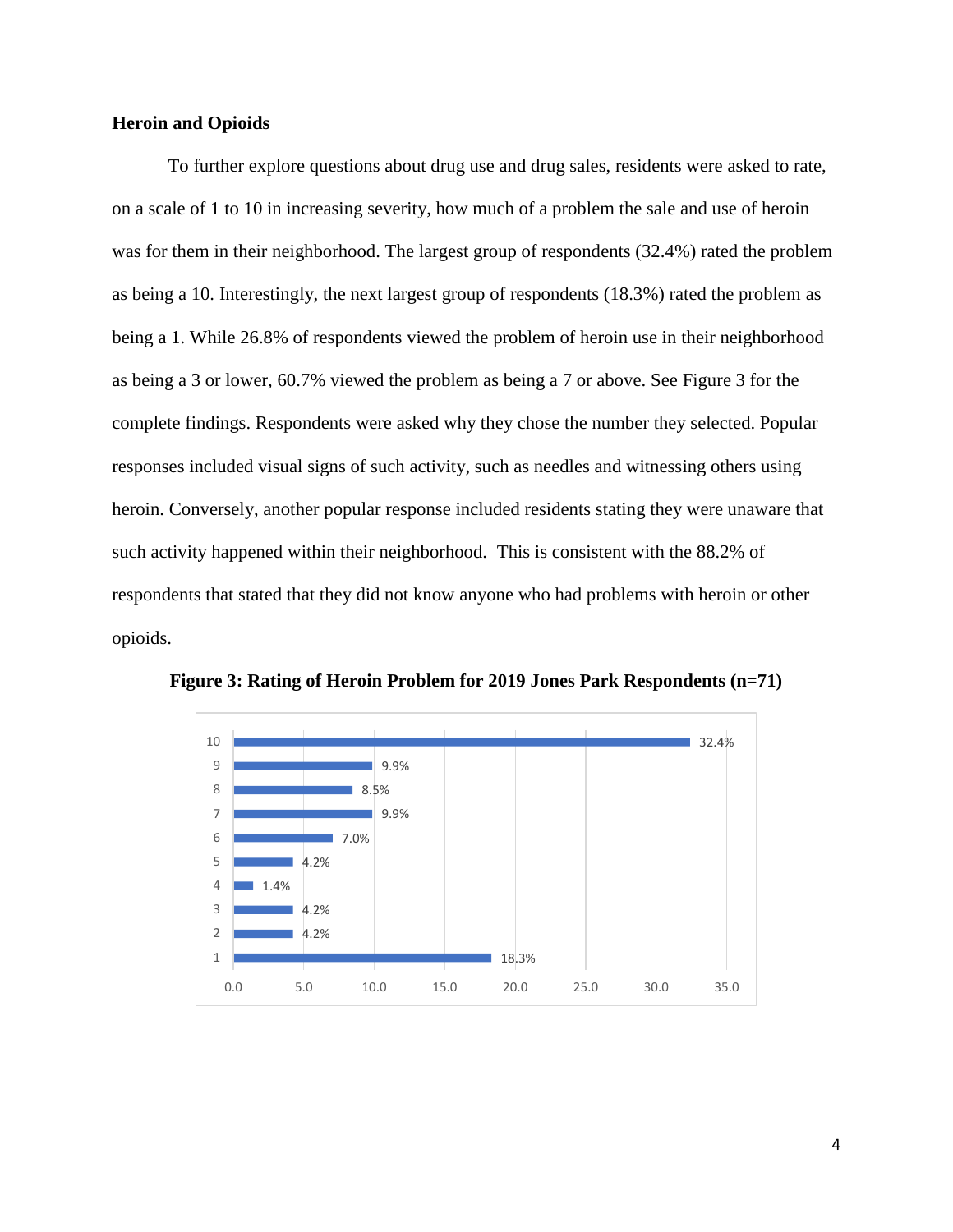#### **Safety**

When asked how safe they felt in their neighborhood, 87% of the respondents stated that they either felt somewhat or very safe. Only 13% of the respondents reported feeling somewhat or very unsafe in their neighborhood (see Figure 4). A follow-up question asked for specific places or circumstances wherein they felt the least safe. The most common response was: "at night."



**Figure 4: Perceived Safety of the 2019 Jones Park TIPS Respondents (n=77)**

#### **Relationships with the Police**

Among other questions, the survey included a section related to residents and their feelings towards and relationship with the Rochester Police Department. Residents were asked to respond on how much they agreed or disagreed with statements related to this theme. Residents were asked to respond with either strongly disagree, disagree, agree, or strongly agree. Statements included, "I trust the police to do what is best for the community," and, "The police here generally treat people with dignity and respect." When asked if they trust the police to do what's best for the community, over 80% of respondents answered with either agree (56.9%) or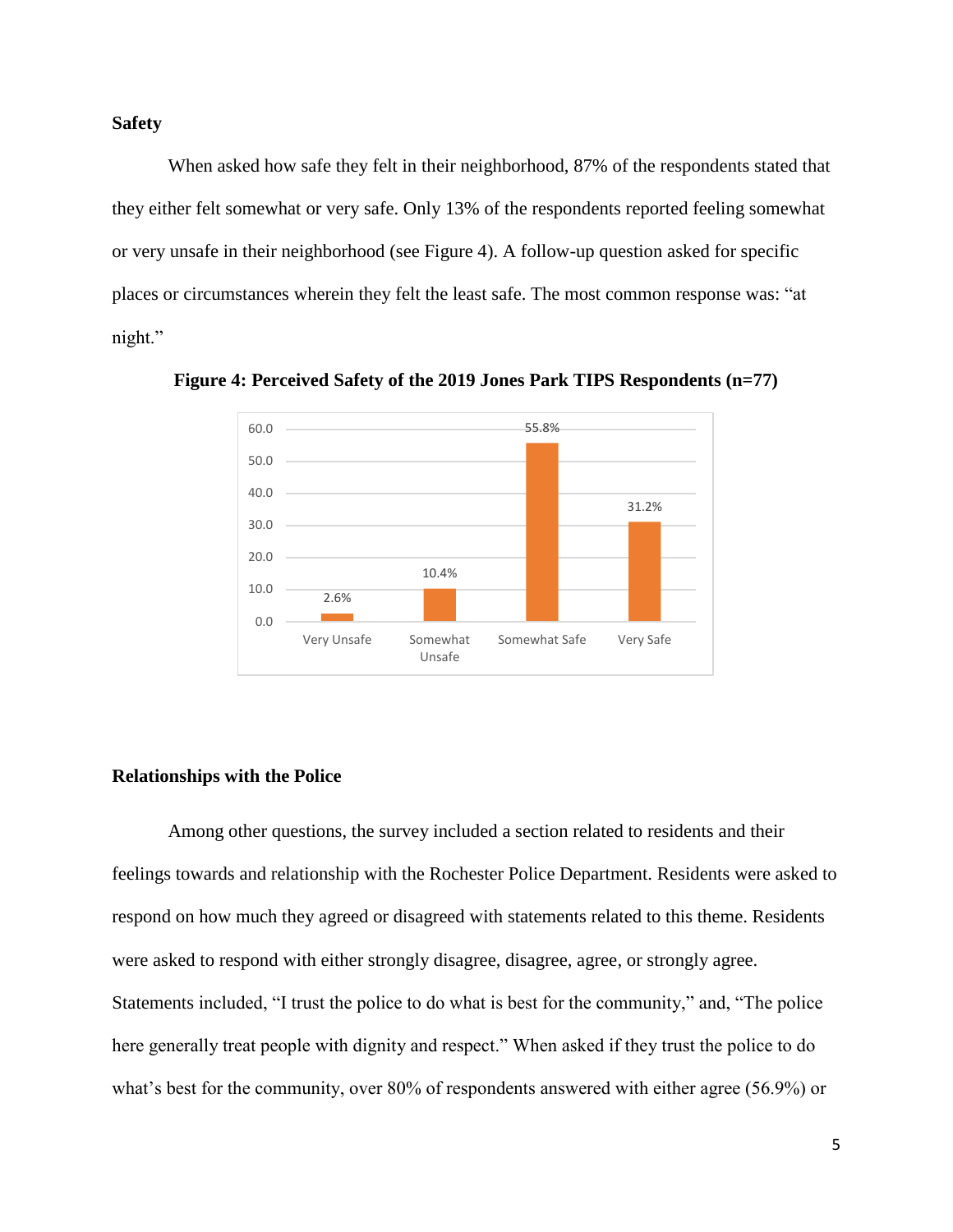strongly agree (26.4%) while only 16.7% disagreed. For a complete list of responses from this section, see Figure 5.

|                                                           | Strongly<br>Disagree | Disagree | Agree | Strongly<br>Agree |
|-----------------------------------------------------------|----------------------|----------|-------|-------------------|
| RPD works hard to address issues of crime                 | 13.3%                | 16.0%    | 52.0% | 18.7%             |
| RPD officers listen to what I have to say                 | 6.7%                 | 9.3%     | 66.7% | 14.7%             |
| I trust the police to do what's best for my community     | 6.9%                 | 9.7%     | 56.9% | 26.4%             |
| Police are generally fair in the way they enforce the law | 9.5%                 | 16.2%    | 59.5% | 14.9%             |
| Police generally treat people with dignity and respect    | 12.2%                | 13.5%    | 55.4% | 18.9%             |
| Police work with community to solve problems that matter  | 9.4%                 | 17.2%    | 53.2% | 20.3%             |

**Figure 5: How much do you agree or disagree with these statements?**

In addition to this section, two questions were asked to gauge how comfortable residents felt with the police. When asked if they felt comfortable reporting issues or suspicious behavior to police, 91.1% of respondents answered yes or sometimes, whereas 8.9% responded no. Residents were also asked if they knew any officers who worked in their neighborhood. The majority of respondents (70.5%) answered that they did not.

## **Collective Efficacy**

Collective efficacy is defined as social cohesion between neighbors and a willingness to intervene on behalf of the common good. This has been linked to increased levels of informal social control and reductions in neighborhood violence. Residential stability, indicated by high rates of homeownership, has also been shown to help maintain social networks and informal social control as people's investment in their homes carries over towards investment into the community at large.

The survey asked the following two questions in order to measure residential stability and homeownership. The questions were, "How many years have you lived in this neighborhood?"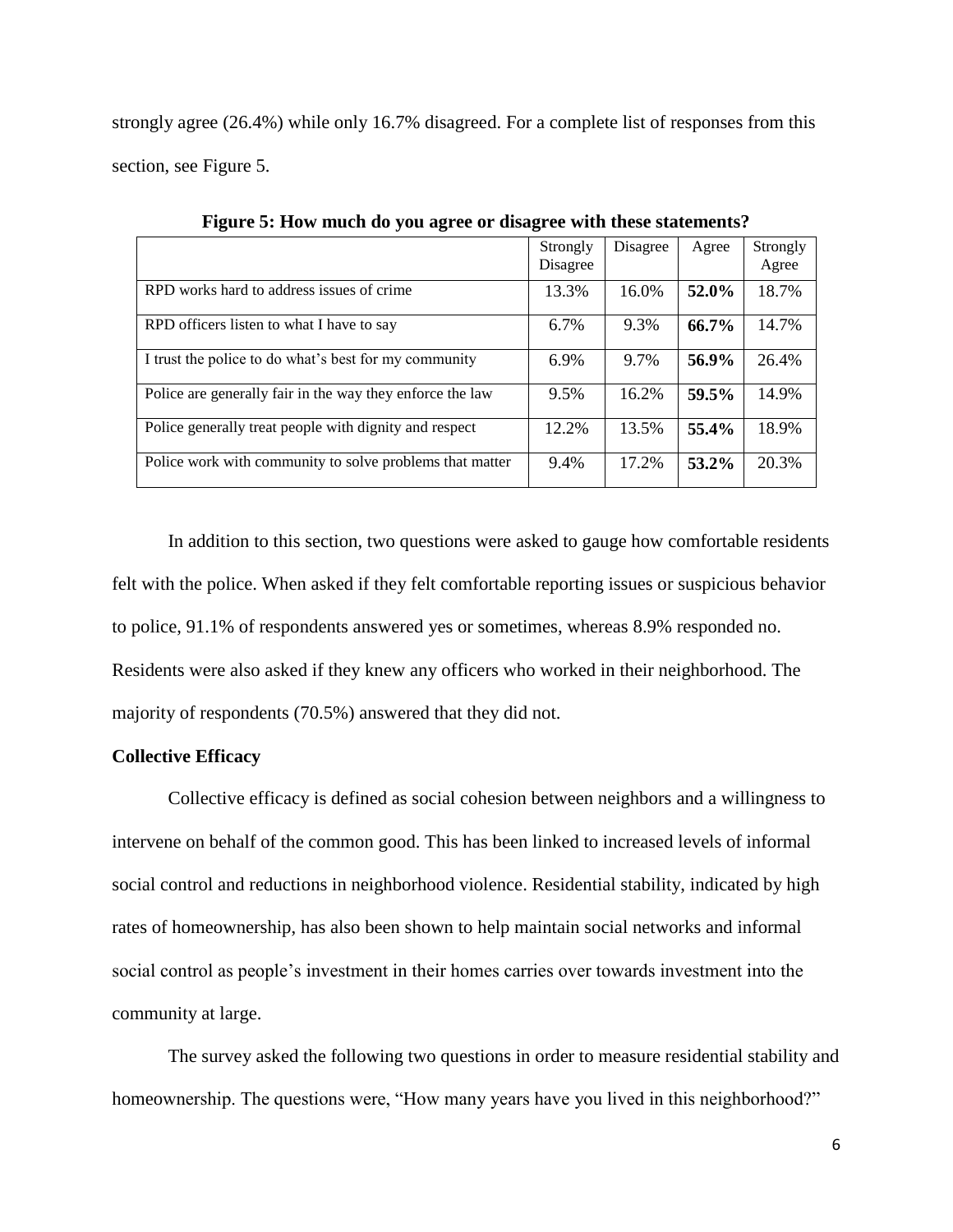and, "Do you own or rent your home?" The average tenure in the neighborhood was 5 years, with 43% of respondents reporting having lived in the neighborhood for 6 or more years. The vast majority of respondents (83.8%) answered that they rent their home while only 13.8% stated that they own their property. An additional 2.5% reported that they were staying with a friend or family member.



**Figure 6: 2019 Jones Park Respondents' Years in the Neighborhood (n=79)**





Research has shown that homeowners are less likely to move from a community, which can lead to greater neighborhood stability. A crosstab analysis of these two questions was run to determine if this was true in this neighborhood. The analysis found that 20.3% of respondents reported that the length of time they rented their home was less than a year. Additionally, of the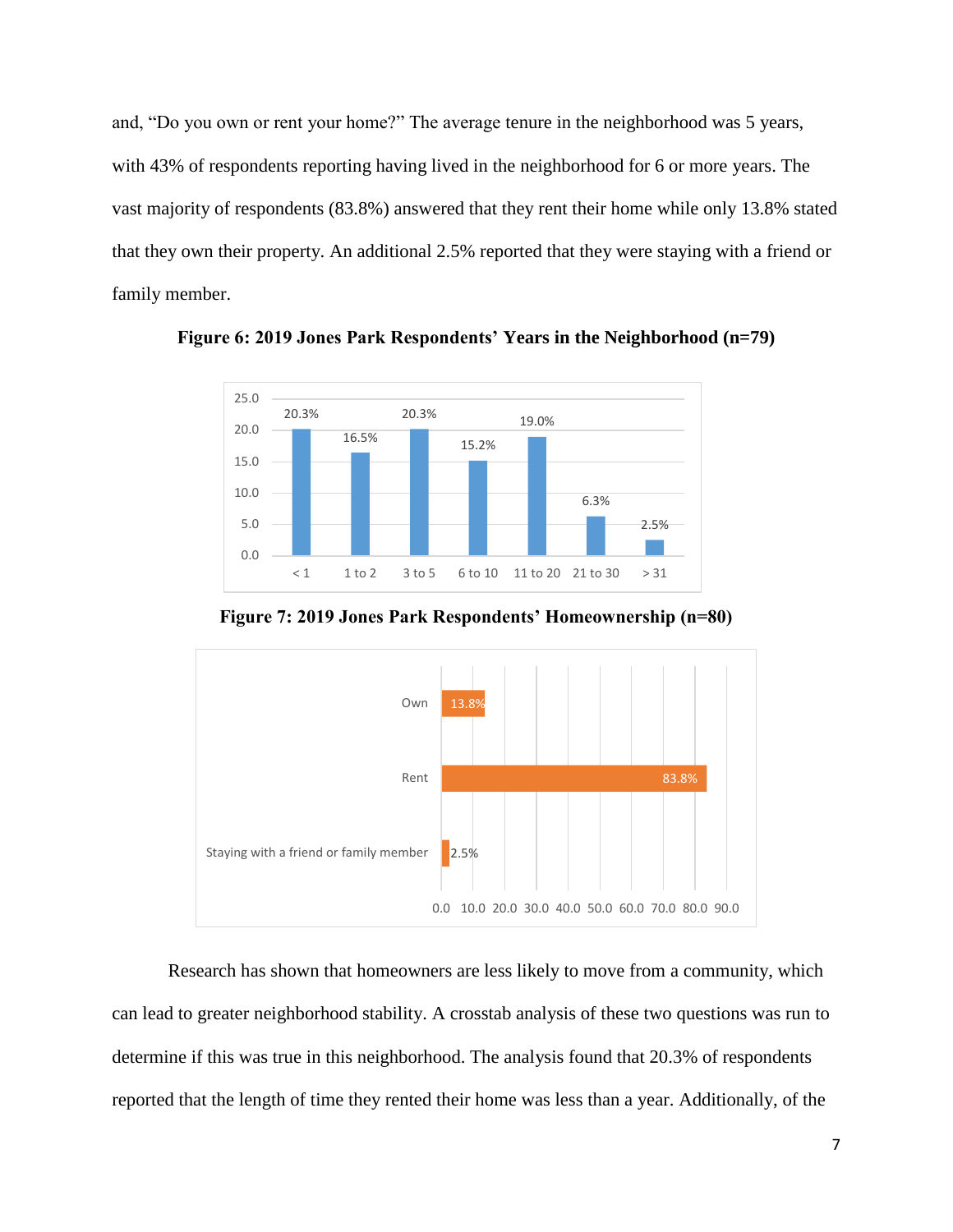small population which reported that they owned their home, half of them had lived in the community for at least 11 years (see Figure 8 for complete chart). This suggests that, while most residents rent their property, those who do own their homes are more likely to stay in the neighborhood for longer periods of time, thus contributing to the stability of the neighborhood.

|                     | <b>Housing Status</b> |          |         |          |
|---------------------|-----------------------|----------|---------|----------|
| <b>Years</b> in     | Rent                  | Own      | Other   | Total    |
| <b>Neighborhood</b> | $(n=67)$              | $(n=10)$ | $(n=2)$ | $(n=79)$ |
| < 1                 | 23.9%                 | $0.0\%$  | $0.0\%$ | 20.3%    |
| 1 to 2              | 16.4%                 | 20.0%    | $0.0\%$ | 16.5%    |
| $3$ to 5            | 22.4%                 | 10.0%    | $0.0\%$ | 20.3%    |
| $6 \text{ to } 10$  | 17.9%                 | $0.0\%$  | $0.0\%$ | 15.2%    |
| >10                 | 19.4%                 | 70.0%    | 100.0%  | 27.8%    |
| Total               | 100.0%                | 100.0%   | 100.0%  | 100.0%   |

**Figure 8: 2019 Jones Park TIPS Crosstabs: Housing Status and Neighborhood Tenure**

While the survey data suggest that the presence of homeowners can provide greater stability to the neighborhood, it is important to note that more than a third (37.3%) of renters in the Jones Park community have lived in the area for 6 or more years. These renters may also provide some means of stability as they have invested considerable time in their community. This serves as a limitation to previous research and suggests that there might be such things as stable renters.

Social cohesion is an important part of neighborhood life as it can influence the community's willingness to intervene and assist neighbors. The TIPS survey measured social cohesion in the Jones Park community by asking residents a series of three questions related to this concept (see Figure 9 for complete list). Overall, most residents agreed or strongly agreed that people in their community are willing to help their neighbors (72.7%) and that people in the